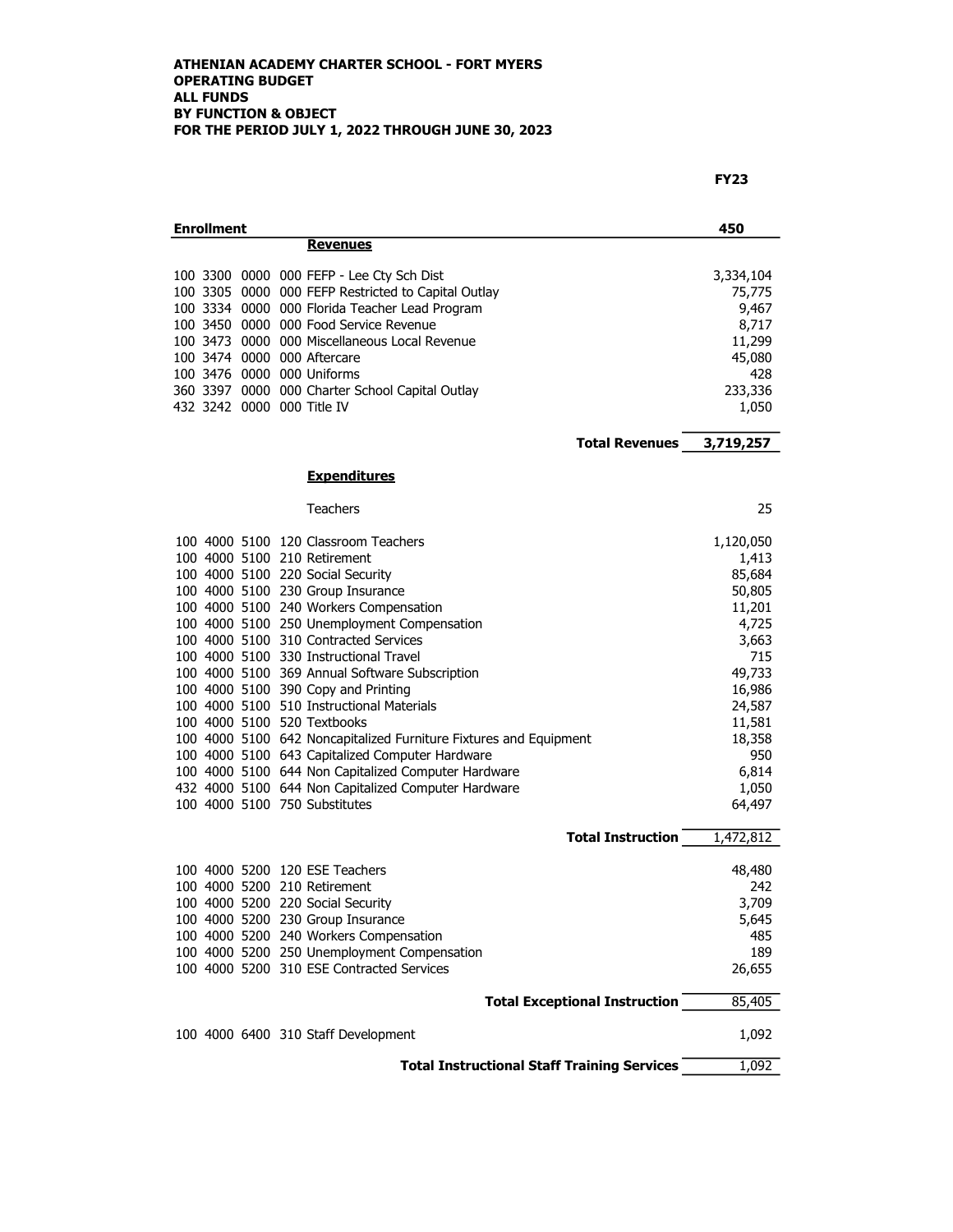| <b>Enrollment</b> |  |  |                                                                                                             |                   |  |  |
|-------------------|--|--|-------------------------------------------------------------------------------------------------------------|-------------------|--|--|
|                   |  |  | 100 4000 6500 310 Technology Support & Service<br>100 4000 6500 730 Dues and Fees                           | 12,602<br>120     |  |  |
|                   |  |  | <b>Total Instruction Related Technology</b>                                                                 | 12,722            |  |  |
|                   |  |  | 100 4000 7100 310 Legal and Audit Expense<br>100 4000 7100 315 Board Contracted Consultants                 | 32,320<br>241,516 |  |  |
|                   |  |  | 100 4000 7100 330 Board Travel / Conferences / Workshops<br>100 4000 7100 730 Dues and Fees                 | 1,030<br>9,886    |  |  |
|                   |  |  | 100 4000 7100 790 District Admin Fee<br>100 4000 7100 795 Bank Charges                                      | 94,719<br>3,023   |  |  |
|                   |  |  | <b>Total Board</b>                                                                                          | 382,494           |  |  |
|                   |  |  | 100 4000 7300 110 Administrators                                                                            | 122,000           |  |  |
|                   |  |  | 100 4000 7300 160 Administrative Assistants<br>100 4000 7300 210 Retirement                                 | 65,100<br>260     |  |  |
|                   |  |  | 100 4000 7300 220 Social Security                                                                           | 14,313            |  |  |
|                   |  |  | 100 4000 7300 230 Group Insurance<br>100 4000 7300 240 Workers Compensation                                 | 11,290<br>1,871   |  |  |
|                   |  |  | 100 4000 7300 250 Unemployment Compensation<br>100 4000 7300 330 Sch Admin Travel / Conferences / Workshops | 756<br>869        |  |  |
|                   |  |  | 100 4000 7300 370 Postage                                                                                   | 357               |  |  |
|                   |  |  | 100 4000 7300 390 Advertising<br>100 4000 7300 510 Office Expense                                           | 38,322<br>1,807   |  |  |
|                   |  |  | 100 4000 7300 730 Dues and Fees                                                                             | 2,036             |  |  |
|                   |  |  | <b>Total School Administration</b>                                                                          | 258,981           |  |  |
|                   |  |  | 100 4000 7400 640 Improvements Other Than Buildings                                                         | 10,000            |  |  |
|                   |  |  | <b>Total Facilities Acquisition</b>                                                                         | 10,000            |  |  |
|                   |  |  | 100 4000 7500 311 Payroll Service                                                                           | 3,856             |  |  |
|                   |  |  | <b>Total Fiscal Services</b>                                                                                | 3,856             |  |  |
|                   |  |  | 100 4000 7600 160 Food Service Clerk                                                                        | 15,300            |  |  |
|                   |  |  | 100 4000 7600 220 Social Security                                                                           | 1,170             |  |  |
|                   |  |  | 100 4000 7600 230 Group Insurance<br>100 4000 7600 240 Workers Compensation                                 | 2,823<br>689      |  |  |
|                   |  |  | 100 4000 7600 250 Unemployment Compensation                                                                 | 189               |  |  |
|                   |  |  | 100 4000 7600 310 Contract Food                                                                             | 38,358            |  |  |
|                   |  |  | 100 4000 7600 510 Supplies<br>100 4000 7600 690 Software                                                    | 987<br>2,923      |  |  |
|                   |  |  | 100 4000 7600 730 Dues and Fees                                                                             | 556               |  |  |
|                   |  |  | <b>Total Food Services</b>                                                                                  | 62,995            |  |  |

## FY23